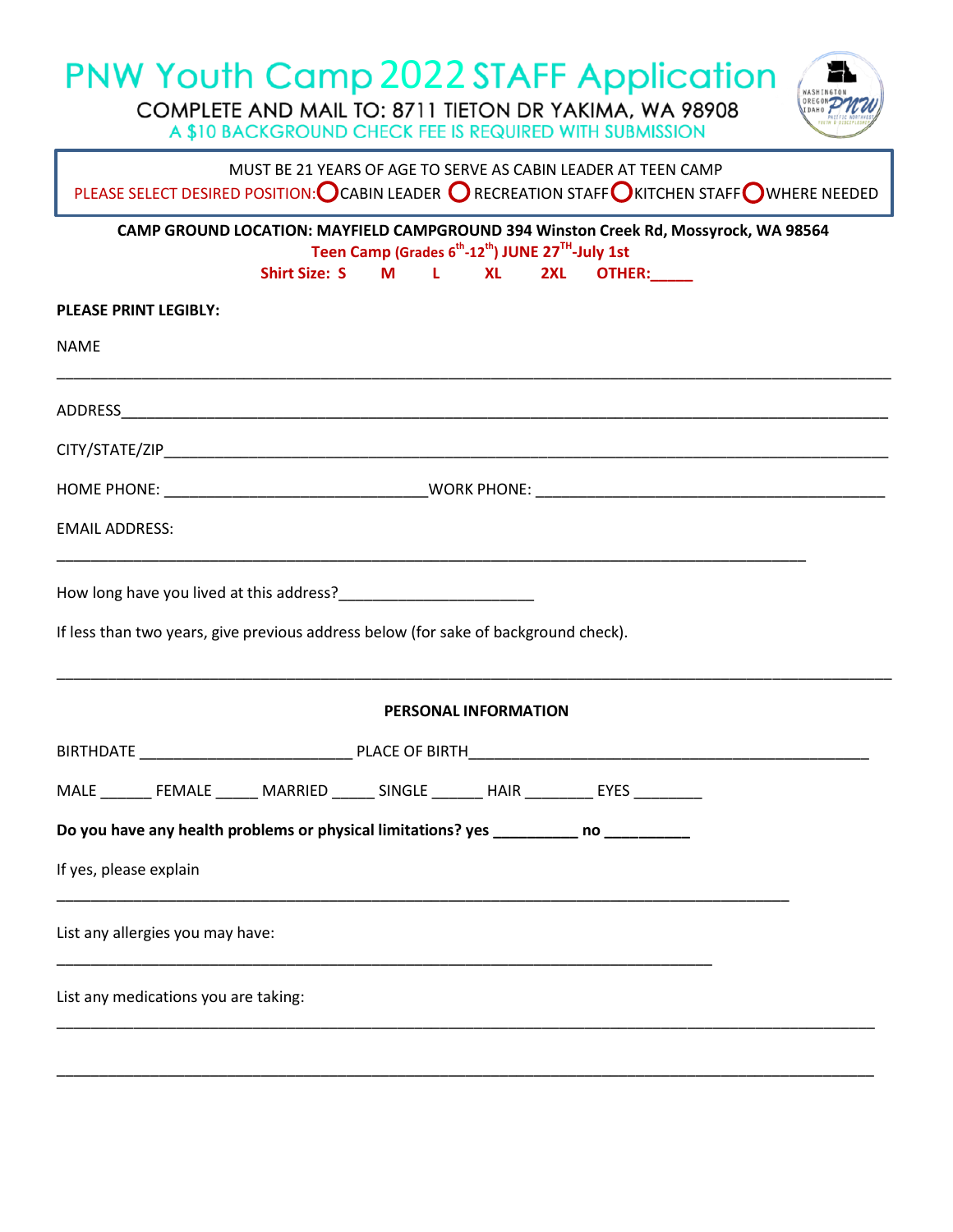### **ADDENDUM TO CABIN LEADER / STAFF APPLICATION**

| 1. Have you ever been convicted of or pleaded guilty to a sexual assault, sexual abuse or child abuse?  |  |  |  |  |  |
|---------------------------------------------------------------------------------------------------------|--|--|--|--|--|
|                                                                                                         |  |  |  |  |  |
| 2. Have you ever been convicted of or pleaded guilty to a felony? Yes _____ No _____                    |  |  |  |  |  |
|                                                                                                         |  |  |  |  |  |
|                                                                                                         |  |  |  |  |  |
| 3. Have you ever been charged, arrested, convicted of or plead guilty to any crime?                     |  |  |  |  |  |
|                                                                                                         |  |  |  |  |  |
| If yes, would you be willing to discuss this matter with a pastor or ministry leader?                   |  |  |  |  |  |
| Yes ________ No _______                                                                                 |  |  |  |  |  |
| 4. Have you ever been accused, charged, or alleged to have committed any act of neglecting, abusing, or |  |  |  |  |  |
| molesting a child or youth? Yes _______ No ______                                                       |  |  |  |  |  |
| If yes, would you be willing to discuss this matter with a pastor or ministry leader?                   |  |  |  |  |  |
| 5. Are you currently engaged in sexual immorality (ie. Heterosexual or homosexual relations)?           |  |  |  |  |  |
|                                                                                                         |  |  |  |  |  |
| If yes, would you be willing to discuss this matter with a pastor or ministry leader?                   |  |  |  |  |  |
|                                                                                                         |  |  |  |  |  |
| 6. Have you ever been accused, charged or alleged to have committed a theft?                            |  |  |  |  |  |
|                                                                                                         |  |  |  |  |  |
| If yes, would you be willing to discuss this matter with a pastor or ministry leader?                   |  |  |  |  |  |
|                                                                                                         |  |  |  |  |  |
| 7. Are you addicted to prescription drugs? Yes ______ No _____                                          |  |  |  |  |  |
| 8. Do you use tobacco in any form? Yes _____ No _____                                                   |  |  |  |  |  |
| 9. Do you drink alcoholic beverages? Yes ______ No _____                                                |  |  |  |  |  |
| 10. Do you take illegal drugs? Yes ______ No ____                                                       |  |  |  |  |  |
| 11. Do you view pornographic materials? Yes ____ No _____                                               |  |  |  |  |  |

12. Have you filled out a background check through your local church? Yes\_\_\_\_\_ No\_\_\_\_\_ If you answered no there is a \$10.00 background check fee.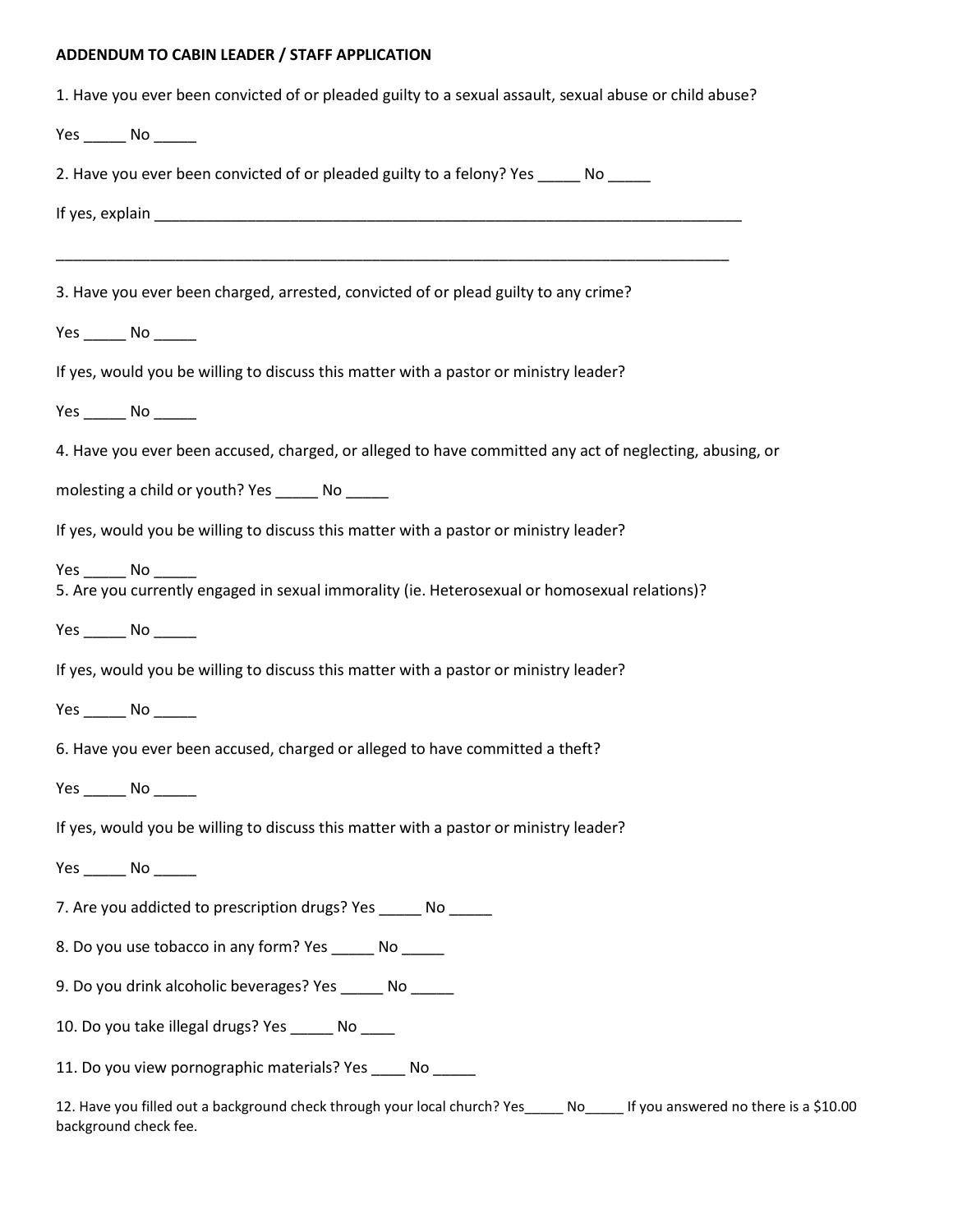#### **SPIRITUAL STATUS**

| (Check appropriate space)  |                                                                                  |                                                                                                                                                                                                                                |  |
|----------------------------|----------------------------------------------------------------------------------|--------------------------------------------------------------------------------------------------------------------------------------------------------------------------------------------------------------------------------|--|
|                            | Saved ______________ Sanctified _______________ Holy Ghost Baptism _____________ |                                                                                                                                                                                                                                |  |
|                            | Baptized in water _______________ Church Member ___________                      |                                                                                                                                                                                                                                |  |
| Name of church you attend: |                                                                                  |                                                                                                                                                                                                                                |  |
|                            | Ministry Leader Reference (Other than Pastor)                                    |                                                                                                                                                                                                                                |  |
|                            |                                                                                  | Name: Name and Alliance and Alliance and Alliance and Alliance and Alliance and Alliance and Alliance and Alliance and Alliance and Alliance and Alliance and Alliance and Alliance and Alliance and Alliance and Alliance and |  |
|                            |                                                                                  |                                                                                                                                                                                                                                |  |
| Name of                    |                                                                                  |                                                                                                                                                                                                                                |  |
| Pastor:                    |                                                                                  |                                                                                                                                                                                                                                |  |

# **NOTE: A PASTORS RECOMMENDATION IS RERQUIRED FOR CONCIDERATION. IF YOU ARE FILLING OUT THIS FORM ONLINE THE PASTORS RECOMMENDATION WILL BE SENT TO YOUR PASTOR VIA EMAIL. IF YOU ARE FILLING OUT A PHYSICAL FORM, MAKE SURE YOU GIVE THE PASTORS RECOMMENDATION PORTION TO YOUR PASTOR.**

## **APPLICANT'S STATEMENT**

The information contained in this application is correct to the best of my knowledge. I authorize any references listed in this application to give you any information (including opinions) that they may have regarding my character or fitness for children or youth work. In consideration of the receipt and evaluation of this application by the Church of God, I hereby release any individual, church, youth organization, charity, employer, reference, or any other person or organization, including record custodians, both collectively and individually, from any and all liability for damage of whatever kind or nature which may at any time result to me, my heirs, or family, on account of compliance or any attempts to comply, with this authorization. I waive any rights that I may have to inspect any information provided about me by any person or organization identified by me in this application. Should my application be accepted, I agree to be bound by the Bylaws and policies of the Church of God, and to refrain from unscriptural conduct in the performance of my services on behalf of the church. I further state that I HAVE CAREFULLY READ THE FOREGOING RELEASE AND KNOW THE CONTENTS THEREOF AND I SIGN THIS RELEASE AS MY OWN FREE ACT. This is a legally binding agreement which I have read and understand.

# **Applicant's Signature:** \_\_\_\_\_\_\_\_\_\_\_\_\_\_\_\_\_\_\_\_\_\_\_\_\_\_\_\_\_\_\_\_\_\_\_\_\_\_\_\_\_\_\_\_\_\_\_\_\_\_\_\_\_\_\_\_\_\_\_\_\_\_\_\_\_\_\_

**Date:** \_\_\_\_\_\_\_\_\_\_\_\_\_\_\_\_\_\_\_\_\_\_\_\_\_\_\_\_\_\_\_\_\_\_\_\_\_

## *STATEMENT OF RESERVATION:*

*While no one is rejected to work or attend Church of God youth camp on the basis of race, color, or creed, the State Director of Youth and Discipleship does reserve the right to accept or reject any application for volunteer work at Church of God youth camps after review of said application reveals that the services of the applicant would or would not be in the best interest and success of the camp.*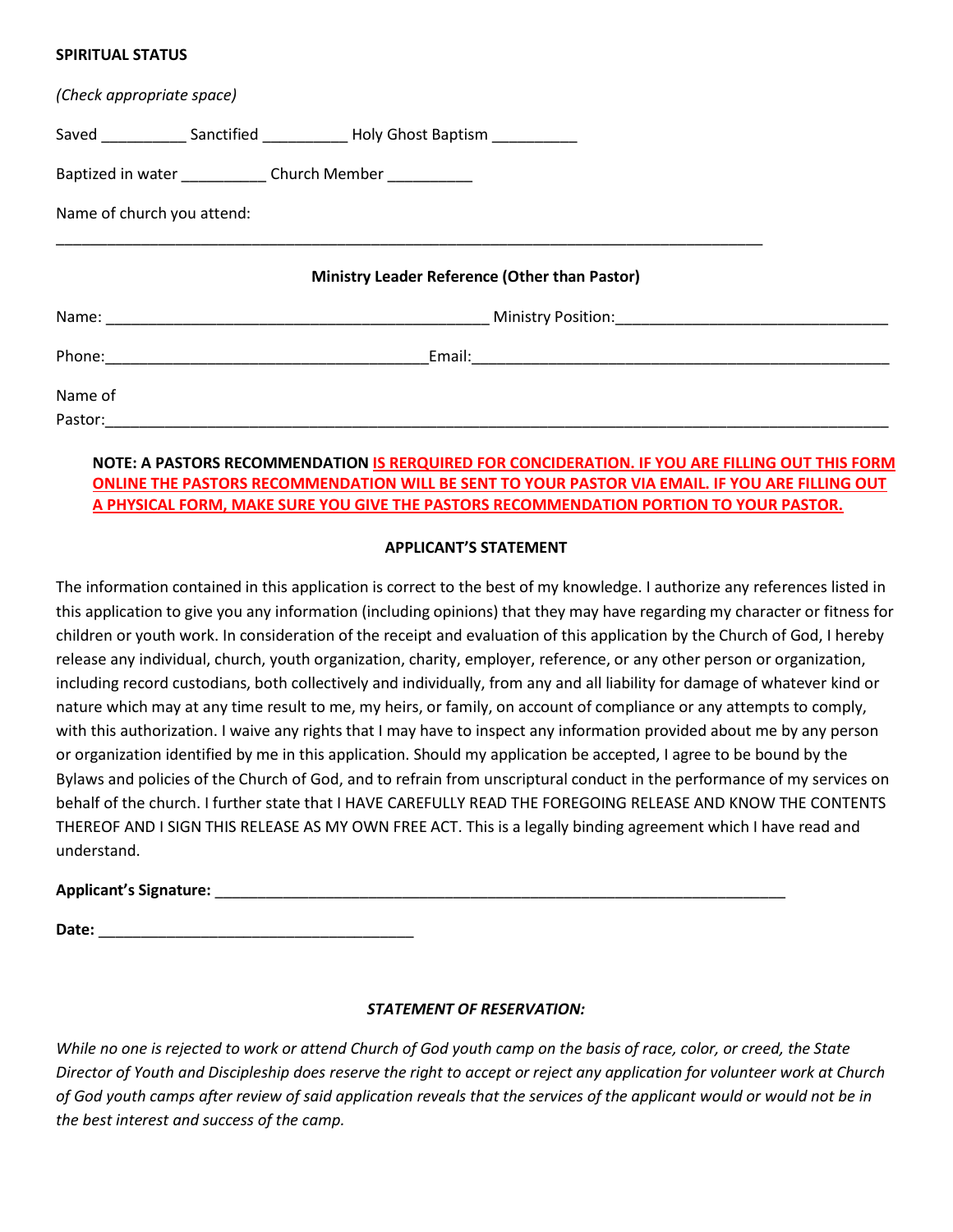#### **YOUTH CAMP 2022 SENIOR PASTOR STAFF ENDORSEMENT**

*Applicant's Name*

\_\_\_\_\_\_\_\_\_\_\_\_\_\_\_\_\_\_\_\_\_\_\_\_\_\_\_\_\_\_\_\_\_\_\_

*Applicant's Local Church and city*

\_\_\_\_\_\_\_\_\_\_\_\_\_\_\_\_\_\_\_\_\_\_\_\_\_\_\_\_\_\_\_\_\_\_\_\_\_\_\_\_\_\_\_\_\_\_\_\_\_\_\_\_\_\_\_\_\_\_\_

# **No applicant can be accepted to work at youth camp without the endorsement of their local pastor. This form must be completed in its entirety before any application can be considered.**

**PASTOR:** Please take a few minutes to complete this endorsement form for the person listed above whom is applying

for consideration of a youth camp position this summer. Your endorsement is not only required, but allows

for the protection of campers and other staff in the camp setting. Should you have questions or problems,

please direct them to the Regional Youth and Discipleship Director's office at 509-965-0075, or you

may email your questions to *treasurer@pnwcog.org.* Once you have completed this form in its

entirety, immediately mail to:

#### **PNW Regional Office**

**Youth Camp 2022**

**8711 Tieton Dr**

**Yakima, WA 98908**

How well do you know the applicant? \_\_\_\_\_ Very Well \_\_\_\_\_\_Rather Well \_\_\_\_\_ Casually \_\_\_\_\_ Do not know this person

**Please circle the phrase that best describes your assessment of the applicant's behavior. Feel free to attach additional pages if you feel comments are required for explanation. Your comments will be taken seriously and are confidential.**

| <b>APPEARANCE:</b> flawless<br>slovenly<br>well-groomed<br>generally neat                                           |  |  |  |
|---------------------------------------------------------------------------------------------------------------------|--|--|--|
| <b>DEPENDABILITY: exceptional</b><br>usually dependable<br>requires supervision<br>irresponsible                    |  |  |  |
| <b>INITIATIVE:</b> self-motivated<br>industrious has necessary drive<br>indifferent                                 |  |  |  |
| <b>PERSONALITY:</b><br>bland<br>outgoing<br>pleasing<br>magnetic                                                    |  |  |  |
| <b>COOPERATION WITH PEERS:</b> inspires confidence<br>usually cooperative<br>cooperates willingly<br>obstructionist |  |  |  |
| <b>LEADERSHIP:</b><br>inspirational<br>able to take charge<br>incapable of leading<br>good team member              |  |  |  |
| <b>ATTITUDE:</b> always enthusiastic<br>generally acceptable<br>positive<br>negative                                |  |  |  |
| <b>COMMON SENSE:</b><br>lacking<br>needs experience<br>usually sound<br>uses sound judgment                         |  |  |  |
| <b>ORAL EXPRESSION: eloquent</b><br>excellent grammar<br>satisfactory<br>limited                                    |  |  |  |
| <b>INTEGRITY: always trustworthy</b><br>generally reliable<br>sometimes lacking<br>cannot be trusted                |  |  |  |